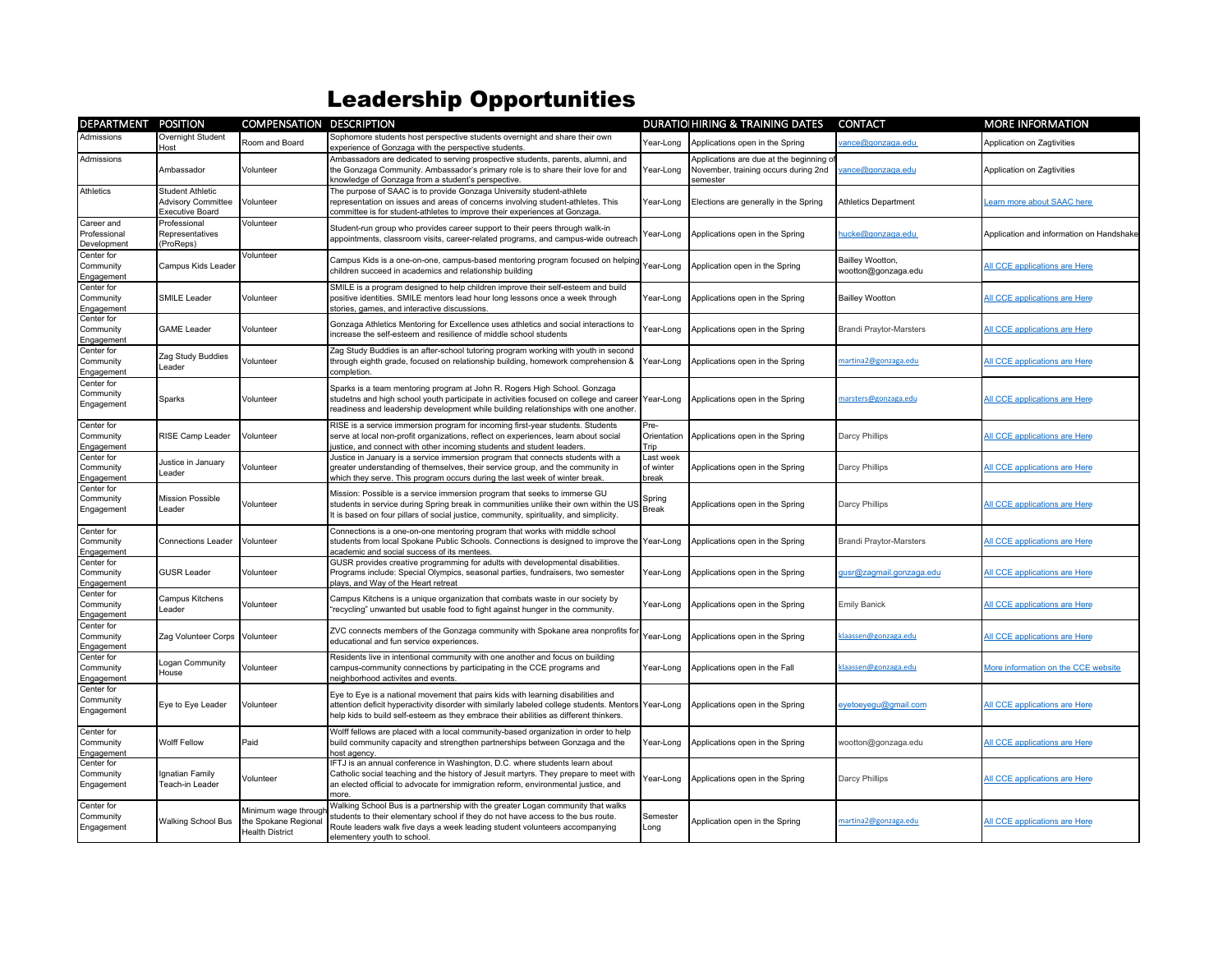| Comprehensive<br>Leadership Program                  | Member                                                                      | Academic Credit | CLP is an interdisciplinary, undergraduate leadership program designed to develop<br>leaders for the common good. CLP students take classes as a cohort that examine<br>leadership theory, and they will analyze and develop personal leadership styles. At<br>raduation, students will have a minor in Leadership Studies.                                                                 | Program<br>completed<br>at<br>graduation     | Applications open in the Fall, first class                                      | clp@gonzaga.edu                                  | Application on Zagtivities                 |
|------------------------------------------------------|-----------------------------------------------------------------------------|-----------------|---------------------------------------------------------------------------------------------------------------------------------------------------------------------------------------------------------------------------------------------------------------------------------------------------------------------------------------------------------------------------------------------|----------------------------------------------|---------------------------------------------------------------------------------|--------------------------------------------------|--------------------------------------------|
| Experiential<br>eadership Institute                  | Member                                                                      | Volunteer       | ELI is a program that engages sophomores in meaningful leadership experiences an<br>eflection that fosters and supports lifelong leaderships                                                                                                                                                                                                                                                | Semester<br>.ona                             | Applications open in the Spring                                                 | lvaradop@gonzaga.edu                             | earn more about ELI here                   |
| First Year<br>Experience                             | GUide Core                                                                  | Paid            | GUide core serves as the student representatives for Gonzaga's New Student<br>Orientation and First Year Experience Programs. They are instrumental in guiding th<br>diverse first year students during the transition of life at Gonzaga.                                                                                                                                                  | Spring<br>Semester<br>through<br>Orientation | Applications are due in November                                                | irstyearexperience@gonzaga.edu                   | earn more about GUide Core here            |
| First Year<br>Experience                             | Orientation Leader,<br>Super Group Leader, Volunteer<br><b>Event Leader</b> |                 | Orientation Leaders are student who are well-respected, academically successful,<br>and leaders in their community. These leaders will help implement New Student<br>Orientation.                                                                                                                                                                                                           | Orientation                                  | Applications open in the Spring, training<br>occurs the week before Orientation | firstvearexperience@gonzaga.edu                  | earn more about Orientation Leaders<br>ere |
| First Year<br>Experience                             | ZagLink                                                                     | Volunteer       | ZagLink is a program that is dedicated towarads provding mentors for first-year<br>students to be connected on campus, know the resources around them, and provide<br>guidance in the Gonzaga community. Mentors guide their mentee through their<br>classes, give advice, tips and tricks learned.                                                                                         | Year-Long                                    | Applications open each semester                                                 | irstyearexperience@gonzaga.edu                   | earn more about ZagLink here               |
| First Year<br>Experience                             | First Year Seminar<br>Peer Educators                                        | Credit          | The Peer Educator program is a partnership betweeen the University Core and<br>FYEP. Peer Educators serve as co-learners in a first year seminar course and act as<br>role models for deep learning. By actively engaging with coursee content, the Peer<br>Educator encourages thee intellectual engagement of all students.                                                               | Semester<br>Long                             | Applications open in the Spring                                                 | Ivarado-young@gonzaga.edu                        | earn more about Peer Educators here        |
| Gonzaga Student<br><b>Body Association</b><br>(GSBA) | President                                                                   | Paid            | The President is the chief executive officer of the Gonzaga Student Body Association<br>They lead and oversee the Executive Branch. The President is responsible for<br>maintaining contact with GSBA, Univeristy faculty, staff, administration, trustees,<br>regents, and organizatons                                                                                                    | Year-Long                                    | Elections occur during the Spring                                               | asba-president@zagmail.gonzaga.edu               | Learn more about GSBA here                 |
| Gonzaga Student<br><b>Body Association</b><br>(GSBA) | Vice President                                                              | Paid            | The Vice President is responsible for recognizing, organizing, and presenting all<br>GSBA members' concerns to the Executive Branch. They supervise the cabinet<br>directors, and class representatives                                                                                                                                                                                     | Year-Long                                    | Elections occur during the Spring                                               | <u>isba-</u><br>icepresident@zagmail.gonzaga.edu | earn more about GSBA here                  |
| Gonzaga Student<br>Body Association<br>(GSBA)        | Chief of Staff                                                              | Paid            | The Chief of Staff is be directly responsible to the President to manage the GSBA<br>offices, to organize all retreats, and facilitate the transition during Spring. They serve<br>as the primary administrative support to GSBA office.                                                                                                                                                    | Year-Long                                    | Elections occur during the Spring                                               | <u>isba-</u><br>hiefofstaff@zagmail.gonzaga.edu  | earn more about GSBA here                  |
| Gonzaga Student<br><b>Body Association</b><br>(GSBA) | <b>Class Representative</b><br>(Freshman,<br>Sophmore, Junior,<br>Senior)   | Paid            | Plan, organize, and coordinate various events throughout the semester. Typcially<br>include an educational, entertainment, and service-based event. They also provide<br>weekly updates about upcoming events and information pertaining to their respective<br>classes.                                                                                                                    | Year-Long                                    | Elections occur during the Spring                                               | sba-firstyear@zagmail.gonzaga.edu                | earn more about GSBA here                  |
| Gonzaga Student<br><b>Body Association</b><br>(GSBA) | Clubs and<br>Organizations<br>Director                                      | Paid            | Clubs and Organizations works to promote the growth and development of GSBA<br>clubs and organizations in both the Gonzaga and greater Spokane communities.                                                                                                                                                                                                                                 | Year-Long                                    | Applications open in the Spring                                                 | sba-<br>lubcoordinator@zagmail.gonzaga.ed        | earn more about GSBA here                  |
| Gonzaga Student<br><b>Body Association</b><br>GSBA)  | Diversity and<br>Inclusion Director,<br>Coordinators                        | Paid            | This team plans and facilatates events that acknowledge diversity on campus and<br>includes, but is not limited to, background, nationality, religious affiliation, sexual<br>orientation, ethnicity, political beliefs, and values                                                                                                                                                         | Year-Long                                    | Applications open in the Spring                                                 | asba-diversity@zagmail.gonzaga.edu               | earn more about GSBA here                  |
| Gonzaga Student<br><b>Body Association</b><br>(GSBA) | Elections<br>Commissioner                                                   | Paid            | The elections commissioners oversee the Fall and Spring elections for positions in<br>GSBA. They work to ensure a high voter turnout across campus.                                                                                                                                                                                                                                         | Year-Long                                    | Applications open in the Spring                                                 | sba-elections@zagmail.gonzaga.edu                | earn more about GSBA here                  |
| Gonzaga Student<br><b>Body Association</b><br>(GSBA) | <b>Health and Safety</b><br>Coordinator                                     | Paid            | Promote the health, safety, and well-being of the student body by collaborating with<br>other departments and planning events surrounding these topics.                                                                                                                                                                                                                                     | Year-Long                                    | Applications open in the Spring                                                 | sba-safety@zagmail.gonzaga.edu                   | earn more about GSBA here                  |
| Gonzaga Student<br><b>Body Association</b><br>(GSBA) | Director of<br>Communications                                               | Paid            | The Communications Office serves as the liason between GSBA and the student<br>body. It handles all communications and press content that is published. Their goal is<br>to help students be aware of events GSBA is hosting, resources, and services that<br>are offered around campus, and what initiatives GSBA is working on.                                                           | Year-Long                                    | Applications open in the Spring                                                 | sba-director-<br>omm@zagmail.gonzaga.edu         | earn more about GSBA here                  |
| Gonzaga Student<br><b>Body Association</b><br>(GSBA) | Advertising Manager Paid                                                    |                 | The Communications Office serves as the liason between GSBA and the student<br>body. It handles all communications and press content that is published. Their goal is<br>to help students be aware of events GSBA is hosting, resources, and services that<br>are offere                                                                                                                    | Year-Long                                    | Applications open in the Spring                                                 | sba-AD@zagmail.gonzaga.edu                       | earn more about GSBA here                  |
| Gonzaga Student<br><b>Body Association</b><br>(GSBA) | Photographer/Videogr Paid<br>apher                                          |                 | The Communications Office serves as the liason between GSBA and the student<br>body. It handles all communications and press content that is published. Their goal is<br>to help students be aware of events GSBA is hosting, resources, and services that<br>are offere                                                                                                                    | Year-Long                                    | Applications open in the Spring                                                 | <u>isba-</u><br>ideographer@zagmail.gonzaga.edu  | earn more about GSBA here                  |
| Gonzaga Student<br><b>Body Association</b><br>(GSBA) | Media Manager                                                               | Paid            | The Communications Office serves as the liason between GSBA and the student<br>body. It handles all communications and press content that is published. Their goal is<br>to help students be aware of events GSBA is hosting, resources, and services that<br>are offere                                                                                                                    | Year-Long                                    | Applications open in the Spring                                                 | sba-media@zagmail.gonzaga.edu                    | earn more about GSBA here                  |
| Gonzaga Student<br><b>Body Association</b><br>(GSBA) | Treasurer                                                                   | Paid            | The Treasurer oversees all student body funding. Responsibilities include<br>purchasing, recording expenditures and revenue, managing budget by line-itme, and<br>working with GSBA officers and senate to make sure the budget is adhered to. The<br>Tresurer is responsible for teaching other GSBA members about the purchasing<br>process to make sure all purchase requests are valid. | Year-Long                                    | Applications open in the Spring                                                 | asba-treasurer@zagmail.gonzaga.edu               | Learn more about GSBA here                 |
| Gonzaga Student<br><b>Body Association</b><br>(GSBA) | Sustainability Chair                                                        | Paid            | The Sustainability Chair is responsible for all things related to the Green Fund,<br>including garnering and supporting project initiatives, leading the Sustainability<br>Committee, and managing the Green fund budget.                                                                                                                                                                   | Year-Long                                    | Applications open in the Spring                                                 | sba-<br>ustainability@zagmail.gonzaga.edu        | earn more about GSBA here                  |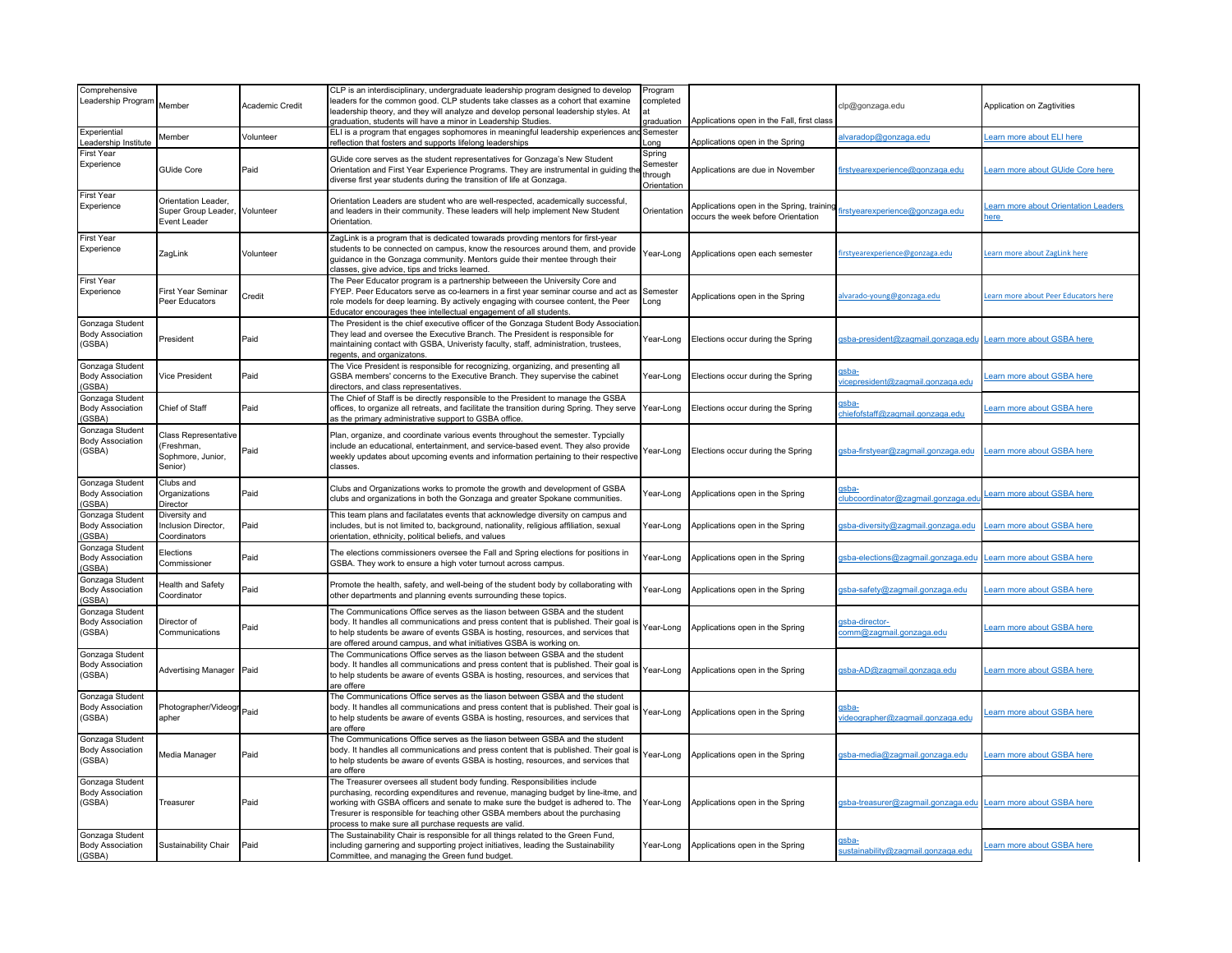| Gonzaga Student<br><b>Body Association</b><br>(GSBA) | <b>Weekend Events</b><br>Coordinator                              | Paid       | The Weekend Event Coordinators plan two weekend events per month. The<br>weekend evetns provide studetns enjoyable, safe, and easily accessible activities in<br>Spokane                                                                                                                                                                | Year-Long | Applications open in the Spring                                        | <b>usha</b><br>campusevents@zagmail.gonzaga.edu            | earn more about GSBA here         |
|------------------------------------------------------|-------------------------------------------------------------------|------------|-----------------------------------------------------------------------------------------------------------------------------------------------------------------------------------------------------------------------------------------------------------------------------------------------------------------------------------------|-----------|------------------------------------------------------------------------|------------------------------------------------------------|-----------------------------------|
| Gonzaga Student<br><b>Body Association</b><br>(GSBA) | Coffeehouse<br>Coordinator                                        | Paid       | The Coffeehouse Coordinator plans performers for weekly concerts every<br>Wednesday evening. Musicians, singers, and bands from arount the coutnry come to Year-Long<br>share their talent and music with the Gonzaga community.                                                                                                        |           | Applications open in the Spring                                        | <u> <sub>1</sub>sba-</u><br>coffehouse@zagmail.gonzaga.edu | earn more about GSBA here         |
| Gonzaga Student<br><b>Body Association</b><br>(GSBA) | Weekend Events<br>Director                                        | Paid       | The Director of Campus Events oversees and is directly responsible for the planning<br>of campus wide events hosted by GSBA. They arrange and executre the two<br>signature campus wide events, with the goal of cultivating inclusivity, enjoyment, and<br>providing an unforgettable experience for all within the Gonzaga community. | Year-Long | Applications open in the Spring                                        | weekendevents@zagmail.gonzaga.ed                           | Learn more about GSBA here        |
| Gonzaga Student<br><b>Body Association</b><br>(GSBA) | Speaker of the<br>Senate                                          | Paid       | The Speaker of Senate leads the weekly Senate meetings and presents the views of<br>the senate to the administration and Executive Branch of GSBA and vice versa.                                                                                                                                                                       | Year-Long | Elections occur during the Spring                                      | gsba-speaker@zagmail.gonzaga.edu                           | earn more about GSBA here         |
| Gonzaga Student<br><b>Body Association</b><br>(GSBA) | <b>Attorney General</b>                                           | Paid       | The Attorney General is responsible for ensuring the fair and just implementation of<br>the Constitution and By-laws as well as any changes or amendments that are<br>deemed necessary                                                                                                                                                  | Year-Long | Elections occur during the Spring                                      | gsba-attorney@zagmail.gonzaga.edu                          | earn more about GSBA here         |
| Gonzaga Student<br><b>Body Association</b><br>(GSBA) | Freshman class<br>Senator                                         | Volunteer  | Elected students meet on a weekly basis to propose legislation in an open forum to<br>address student concerns and issues. All members are assigned to one of the<br>following committees; governance, finance, academics, student development and<br>health & safety                                                                   | Year-Long | Elections occur during the Fall                                        | gsba-freshman@zagmail.gonzaga.edu                          | earn more about GSBA here         |
| Gonzaga Student<br><b>Body Association</b><br>(GSBA) | Sophmore class<br>Senator                                         | Volunteer  | Elected students meet on a weekly basis to propose legislation in an open forum to<br>address student concerns and issues. All members are assigned to one of the<br>following committees; governance, finance, academics, student development and<br>health & safety                                                                   | Year-Long | Elections occur during the Spring                                      | gsba-<br>sophmore@zagmail.gonzaga.edu                      | Learn more about GSBA here        |
| Gonzaga Student<br><b>Body Association</b><br>(GSBA) | Junior class Senator                                              | Volunteer  | Elected students meet on a weekly basis to propose legislation in an open forum to<br>address student concerns and issues. All members are assigned to one of the<br>following committees; governance, finance, academics, student development and<br>health & safety                                                                   | Year-Long | Elections occur during the Spring                                      | asba-iunior@zagmail.gonzaga.edu                            | earn more about GSBA here         |
| Gonzaga Student<br><b>Body Association</b><br>(GSBA) | Senior class Senator Volunteer                                    |            | Elected students meet on a weekly basis to propose legislation in an open forum to<br>address student concerns and issues. All members are assigned to one of the<br>following committees; governance, finance, academics, student development and<br>health & safety                                                                   | Year-Long | Elections occur during the Spring                                      | gsba-senior@zagmail.gonzaga.edu                            | earn more about GSBA here         |
| Gonzaga Student<br><b>Body Association</b><br>(GSBA) | On-Campus Senator Volunteer                                       |            | Elected students meet on a weekly basis to propose legislation in an open forum to<br>address student concerns and issues. All members are assigned to one of the<br>following committees; governance, finance, academics, student development and<br>health & safety                                                                   | Year-Long | Elections occur during the Spring                                      | qsba-on@zagmail.gonzaga.edu                                | earn more about GSBA here         |
| Gonzaga Student<br><b>Body Association</b><br>(GSBA) | Off-Campus Senator Volunteer                                      |            | Elected students meet on a weekly basis to propose legislation in an open forum to<br>address student concerns and issues. All members are assigned to one of the<br>following committees; governance, finance, academics, student development and<br>health & safety                                                                   | Year-Long | Elections occur during the Spring                                      | gsba-off@zagmail.gonzaga.edu                               | earn more about GSBA here         |
| Gonzaga Student<br><b>Body Association</b><br>(GSBA) | International Senator Volunteer                                   |            | Elected students meet on a weekly basis to propose legislation in an open forum to<br>address student concerns and issues. All members are assigned to one of the<br>following committees; governance, finance, academics, student development and<br>health & safety                                                                   | Year-Long | Elections occur during the Spring                                      | gsba-<br>international@zagmail.gonzaga.edu                 | earn more about GSBA here         |
| Gonzaga Student<br><b>Body Association</b><br>(GSBA) | College of Arts and<br>Sciences Senator                           | Volunteer  | Elected students meet on a weekly basis to propose legislation in an open forum to<br>address student concerns and issues. All members are assigned to one of the<br>following committees; governance, finance, academics, student development and<br>health & safety                                                                   | Year-Long | Elections occur during the Spring                                      | gsba-college@zagmail.gonzaga.edu                           | earn more about GSBA here         |
| Gonzaga Student<br><b>Body Association</b><br>(GSBA) | School of Nursing<br>and Human<br>Physiology Senator              | Volunteer  | Elected students meet on a weekly basis to propose legislation in an open forum to<br>address student concerns and issues. All members are assigned to one of the<br>following committees; governance, finance, academics, student development and<br>health & safety                                                                   | Year-Long | Elections occur during the Spring                                      | gsba-school@zagmail.gonzaga.edu                            | earn more about GSBA here         |
| Gonzaga Student<br><b>Body Association</b><br>(GSBA) | School of Education<br>Senator                                    | Volunteer  | Elected students meet on a weekly basis to propose legislation in an open forum to<br>address student concerns and issues. All members are assigned to one of the<br>following committees; governance, finance, academics, student development and<br>health & safety                                                                   | Year-Long | Elections occur during the Spring                                      | asba-school@zaamail.gonzaga.edu                            | earn more about GSBA here         |
| Gonzaga Student<br><b>Body Association</b><br>(GSBA) | School of Business<br>Senator                                     | Volunteer  | Elected students meet on a weekly basis to propose legislation in an open forum to<br>address student concerns and issues. All members are assigned to one of the<br>following committees; governance, finance, academics, student development and<br>health & safety                                                                   | Year-Long | Elections occur during the Spring                                      | asba-school@zagmail.gonzaga.edu                            | earn more about GSBA here         |
| Gonzaga Student<br><b>Body Association</b><br>(GSBA) | School of Engineering<br>and Applied Science Volunteer<br>Senator |            | Elected students meet on a weekly basis to propose legislation in an open forum to<br>address student concerns and issues. All members are assigned to one of the<br>following committees; governance, finance, academics, student development and<br>health & safety                                                                   | Year-Long | Elections occur during the Spring                                      | gsba-school@zagmail.gonzaga.edu                            | earn more about GSBA here         |
| <b>GU Outdoors</b>                                   | <b>Trip Leader</b>                                                | Volunteer  | Facilitate a safe and fun environment for fellow students in the outdoors.                                                                                                                                                                                                                                                              | Year-Long | Applications typically open in the Spring outdoors@zagmail.gonzaga.edu |                                                            | earn more about GU Outdoors here  |
| <b>GU Outdoors</b>                                   | <b>Bike Shop Technician Paid</b>                                  |            | Provide service in bike and ski maintenance and repair for the Gonzaga community r                                                                                                                                                                                                                                                      | Year-Long | Applications are open year round as<br>positions become available      | outdoors-bike@zagmail.gu.edu                               | earn more about GU Outdoors here  |
| <b>GU Outdoors</b>                                   | Work Study                                                        | Work Study | Run logistical processes to support trips, including managing online signups, paperwo                                                                                                                                                                                                                                                   | Year-Long | Applications typically open in the Spring outdoors-work@zagmail.gu.edu |                                                            | Learn more about GU Outdoors here |